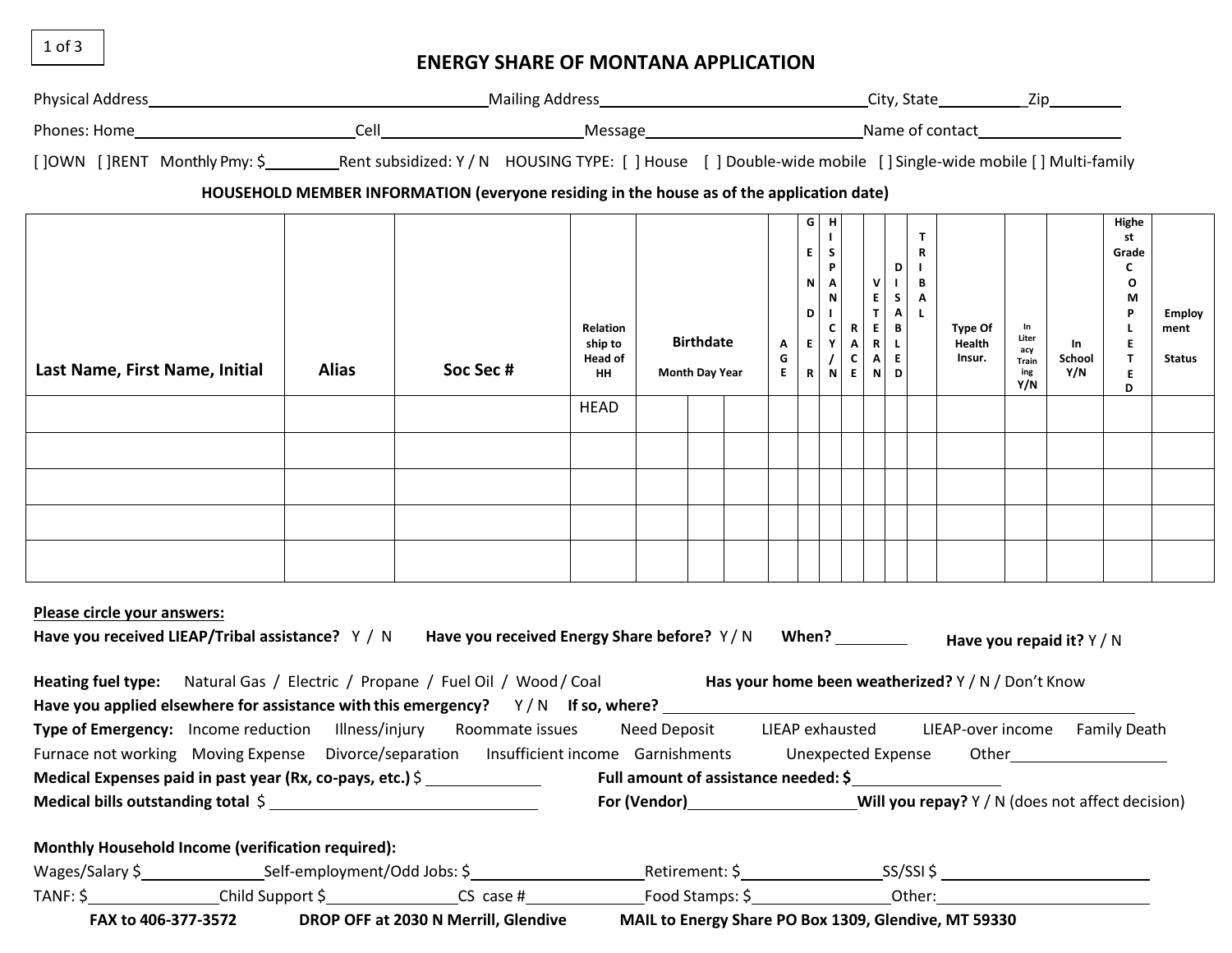| <b>Assets: (verification required)</b> |
|----------------------------------------|
| Checking: $\oint$                      |
| Savings: $$$                           |
| Cash on hand: $\zeta$                  |

## **Repayment Agreement (voluntary):**

| Please briefly explain how you plan to improve your situation to keep you from having another energy |
|------------------------------------------------------------------------------------------------------|
| crisis:                                                                                              |

| $2$ of $3$                                                                  |                                                                                                                                                                                                            | <b>Monthly Expense:</b>       | <b>Monthly</b><br><b>Amt Owed</b> | "X" if paid<br>last month: |
|-----------------------------------------------------------------------------|------------------------------------------------------------------------------------------------------------------------------------------------------------------------------------------------------------|-------------------------------|-----------------------------------|----------------------------|
| <b>Assets: (verification required)</b>                                      | Have you made any contact with the vendor                                                                                                                                                                  | Rent/Lot rent                 | \$                                |                            |
|                                                                             | regarding the past due bill? Yes / No<br>Are you in a payment arrangement: Y / N                                                                                                                           | Mortgage                      | \$                                |                            |
| Cash on hand: $\frac{1}{2}$                                                 | Terms: Terms:                                                                                                                                                                                              | Primary heat                  | \$                                |                            |
|                                                                             |                                                                                                                                                                                                            | Electric                      | \$                                |                            |
| <b>Repayment Agreement (voluntary):</b>                                     |                                                                                                                                                                                                            | Water/sewer/garbage           | \$                                |                            |
|                                                                             |                                                                                                                                                                                                            | Property taxes (monthly amt)  | \$                                |                            |
|                                                                             | repay my Energy Share loan, if approved for assistance. My first reimbursement payment will<br>be made on $\frac{1}{\sqrt{2}}$ , I will repay the loan to the best of my ability until it is paid in full. | Internet                      | \$                                |                            |
|                                                                             | I understand if I am approved, and do not repay this loan, I could be denied future Energy                                                                                                                 | Cable                         | \$                                |                            |
| Share assistance, regardless of the emergency. I will send the payments to: |                                                                                                                                                                                                            | Food (not covered by SNAP)    | \$                                |                            |
| Energy Share of Montana PO Box 5959 Helena, MT 59604                        |                                                                                                                                                                                                            | Child Care                    | \$                                |                            |
|                                                                             | Please describe in detail your specific, recent circumstances (in the last 6 months) that                                                                                                                  | Child Support                 | \$                                |                            |
| prevented you from paying your utility bill:                                |                                                                                                                                                                                                            | Car payment                   | \$                                |                            |
|                                                                             |                                                                                                                                                                                                            | Cost of gas, bus, taxi, etc.  | \$                                |                            |
|                                                                             |                                                                                                                                                                                                            | Auto Insurance                | \$                                |                            |
|                                                                             |                                                                                                                                                                                                            | Health Insurance              | \$                                |                            |
|                                                                             |                                                                                                                                                                                                            | Garnishments                  | \$                                |                            |
|                                                                             |                                                                                                                                                                                                            | Fines or other penalties      | \$                                |                            |
|                                                                             |                                                                                                                                                                                                            | <b>Credit Cards</b>           | \$                                |                            |
|                                                                             |                                                                                                                                                                                                            | Loans                         | \$                                |                            |
|                                                                             |                                                                                                                                                                                                            | Doctor/Dentist co-pays        | \$                                |                            |
|                                                                             |                                                                                                                                                                                                            | Prescriptions (out of pocket) | \$                                |                            |
|                                                                             | Please briefly explain how you plan to improve your situation to keep you from having another energy                                                                                                       | Phones: home and cell         | \$                                |                            |
|                                                                             |                                                                                                                                                                                                            | Other (describe)              | \$                                |                            |
|                                                                             |                                                                                                                                                                                                            | <b>TOTAL</b>                  |                                   |                            |

Т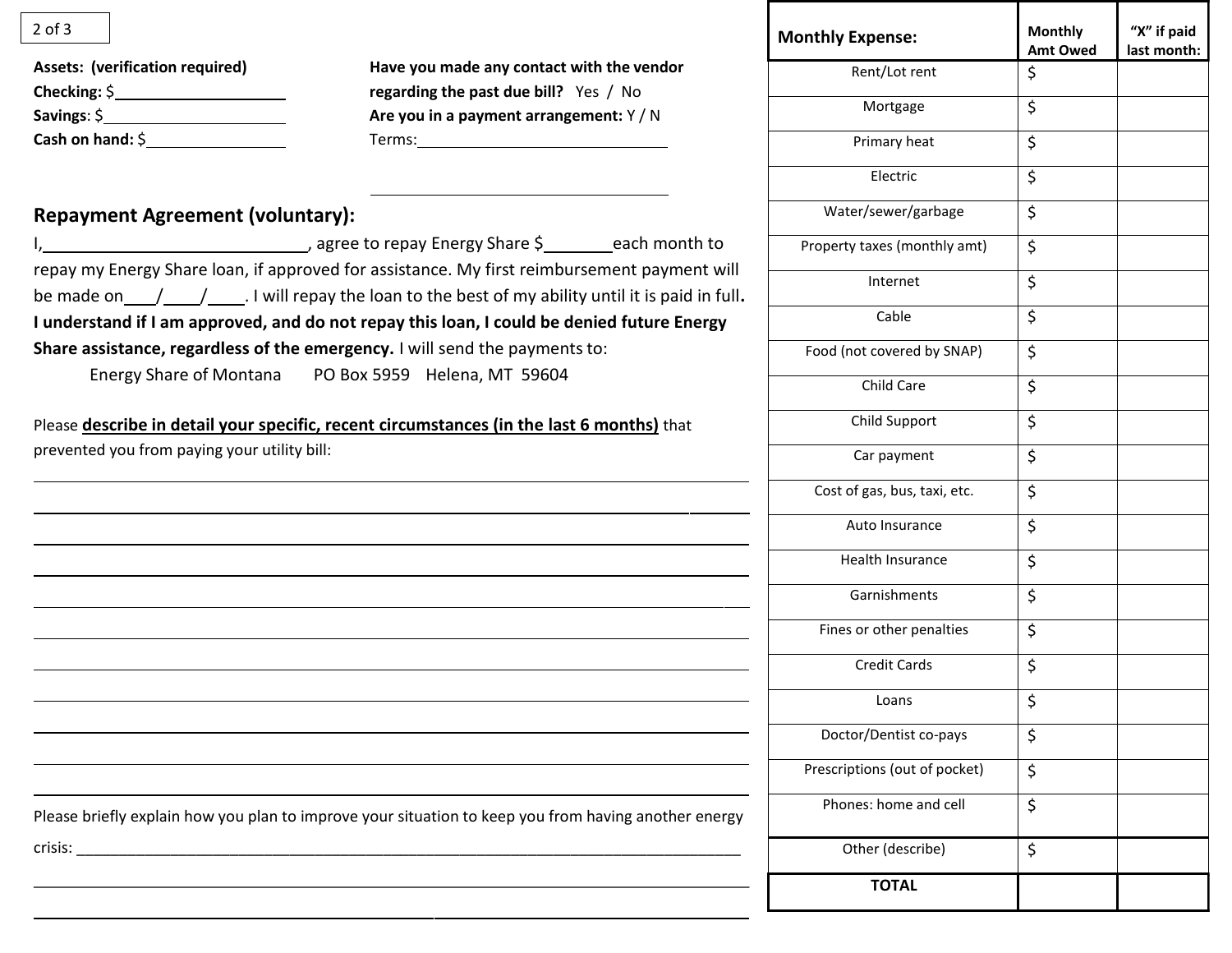## **ENERGY SHARE OF MONTANA RELEASE OF CONFIDENTIAL INFORMATION AND WAIVER OF LIABILITY**

**AUTHORIZATION TO ENERGYSHARE OF MONTANA TO OBTAIN PERSONAL INFORMATION:** I authorize any individual, company, agency, or other entity which has information about me or my household, including, but not limited to, the information sources listed below to release or disclose information to Energy Share of Montana (ES) and/or to any agent or contractor of ES which is authorized to determine eligibility for Energy Assistance benefits. I authorize the disclosure or release of any information relevant to my eligibility for Energy Assistance benefits, including, but not limited to, the information to be released or disclosed listed below. I understand any information obtained will be kept confidential and will be used only for the purposes directly connected with the administration of benefits or services and only during the pertinent time period. Ifurtherunderstandthatanyinformationobtainedmaybereleasedordisclosedtoapropergovernmentagency,courtoflaw,orlawenforcementagencyfor purposes of legal investigative actions concerning fraud. I further understand that information contained on this application can be used in ES electronic databases for the determination of eligibility for programs and/or to record services provided to my household for federal and/or state reporting purposes.

**INFORMATION SOURCE:** Banks, Savings & Loans, Credit Unions, Employers, Social Security Administration, Veterans Administration, State Department of Labor and Industry, Internal Revenue Service, State Department of Revenue, State Compensation Insurance Fund, Unemployment Compensation Division, County Clerk & Recorder, Bureau of Indian Affairs, Utility Suppliers and Vendors, Other Social Services Providers, Landlord, Child Support Enforcement Division, Offices of Public Assistance, and other sources which may be deemed necessary.

**INFORMATION TO BE RELEASED OR DISCLOSED:** Savings, Certificates of Deposit, Stocks & Bonds, Safety Deposit Boxes (to be opened only in the presence of the client or his agent and representatives of the financial institution), Gross Earnings, Social Security Payments, VA Benefits, Personal and Business Income, Workers Compensation, Unemployment Compensation, Family Composition, Size of Home, Per Capita Payments, Lease Payments, Indian Income Maintenance (IIM) Accounts, Amount of Fuel Assistance received from agencies, Utility Account Information: including, but not limited to, Utility Account and Billing Information, Child Support Payments, Benefit Information.

IunderstandthisHRDC,EnergyShare,MontanaDepartmentofPublicHealthandHumanServices,andthelocalEnergyShareCommitteemayhaveaccesstothis information. I understand that the decision of the Local Committee is final and may not be appealed to the state Board of Directors. I agree to hold this HRDC, Energy Share, and the local Energy Share Committee harmless from any and all claims, loss or damage to my personal property, liabilities and costs, including attorney's fees, as a resultofadenialofmyapplicationinwholeorinpart. Iunderstandfailuretocompleteallspacesonthisformandtoprovideanyadditionalinformationrequestedonthe attached pages may delay my application and/or result in denial. I understand by signing below that I authorize this HRDC to enter the information on this application in the Central Database System. Only this HRDC, the Montana Department of Public Health and Human Services, and Energy Share access this information.

This release of information is in effect for one year after the date below. **I certify the information provided herein is true, complete and correct to the best of my knowledge**.

| <b>SIGNATURE</b> | Date | <b>SIGNATURE</b> | Date |
|------------------|------|------------------|------|
| <b>SIGNATURE</b> | Date | <b>SIGNATURE</b> | Date |

**EVERYONE 16 YRS AND OLDER MUST SIGN THIS APPLICATION.**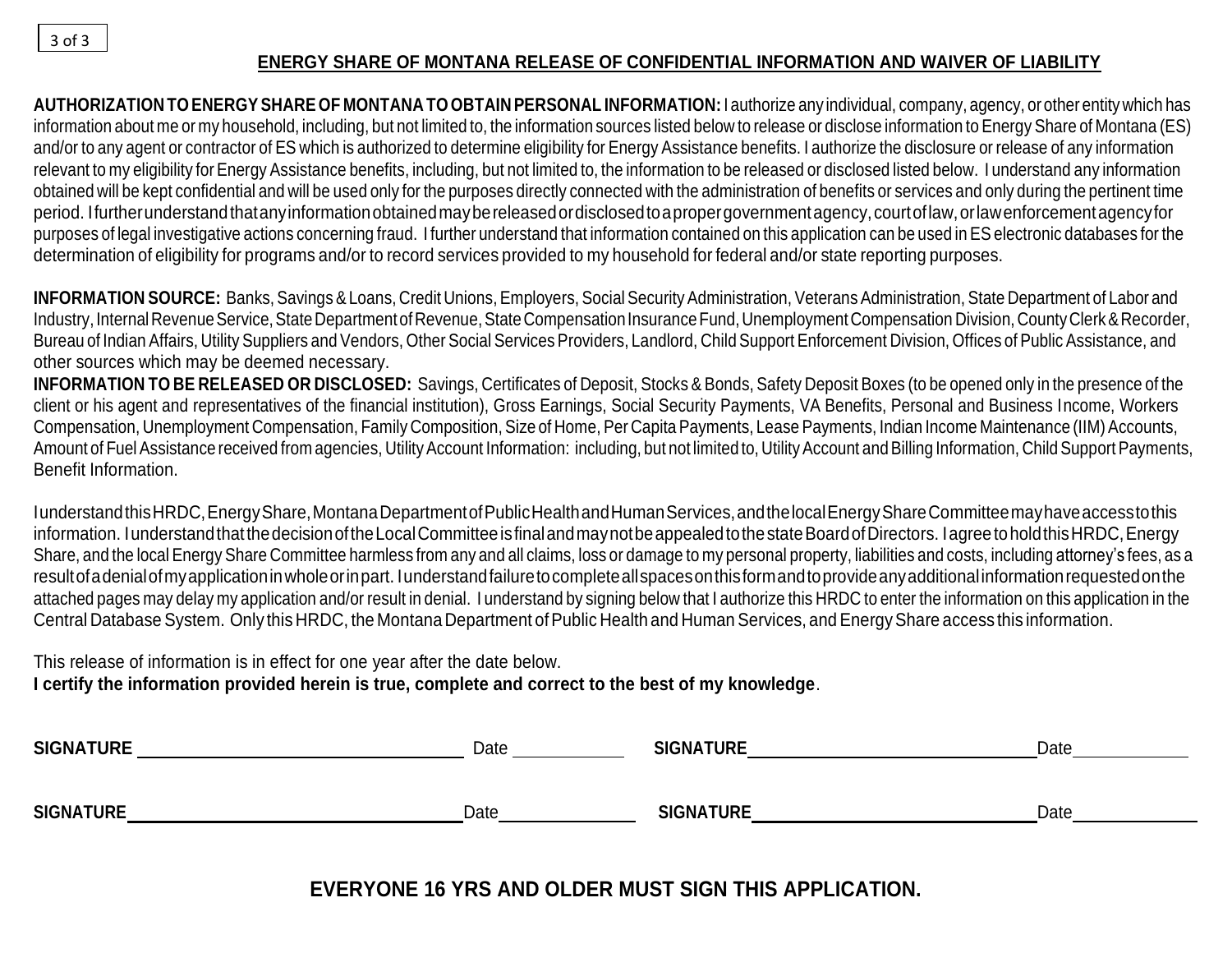# **OFFICE USE**

**ONLY**

| <b>PROGRAM:</b>                                                      | $Income$ \$           | % of Pov                                                                                     | <b>EMERGENCY</b>                                                     | Last name:                                              |                 |
|----------------------------------------------------------------------|-----------------------|----------------------------------------------------------------------------------------------|----------------------------------------------------------------------|---------------------------------------------------------|-----------------|
| <b>Bill Assistance</b><br>Other_____                                 | Frequency:___________ |                                                                                              | Income Reduction<br>Insufficient Income<br>LIEAP Exhausted           | Illness/Injury<br>Need Deposit<br><b>Moving Expense</b> | ΗН              |
|                                                                      |                       | ES AVAILABLE: \$                                                                             | Furnace not working                                                  | <b>Family Death</b>                                     | App Date:       |
| Amt. Requested:<br><b>Denied</b><br>Approved<br>Award type:<br>Grant |                       | ES used: $\frac{1}{2}$<br>Date<br>ES used: $\frac{1}{2}$<br>Date<br>ES used: $\zeta$<br>Date | Roommate Issues<br><b>Unexpected Expenses</b><br>LIEAP - Over Income | Divorce/Separation<br>Garnishments<br>Other             | CDS Entry Date: |
| Loan<br><b>Fuel Fund Deposit</b><br>Match/Loan<br>Match/Grant        |                       |                                                                                              | <b>VENDOR:</b>                                                       | Fuel type:<br>Acct#:                                    |                 |

| <b>ES checklist</b>   | reviewed              |
|-----------------------|-----------------------|
| Chimes                | history sheet         |
| <b>Vendor History</b> | vendor contact        |
| Vendor call           | CDS - ES tab          |
| CDS - income          | balance sprdsht       |
| CDS - ES tab          | call client           |
|                       | client letter         |
|                       |                       |
| spreadsheet           | <b>MATCH: CDS</b>     |
| history sheet         | <b>History Sheet</b>  |
| envelope              | <b>Vendor Contact</b> |
| app pg 3              | <b>Balance sheet</b>  |

| Committee notes: |
|------------------|
|                  |
|                  |
| <b>INITIALS:</b> |